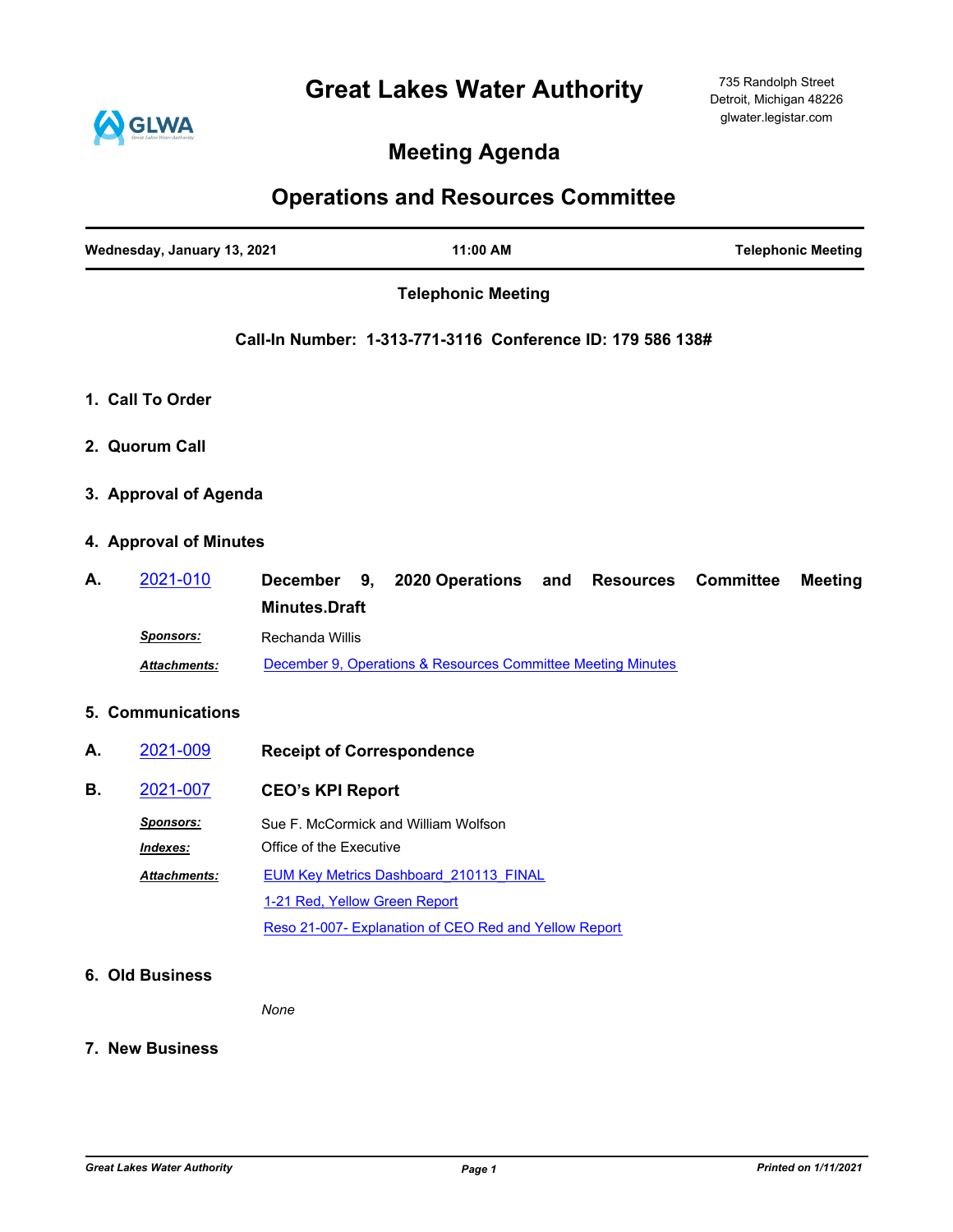| А. | <u>2021-001</u>              | <b>Proposed Amendment No. 2</b><br><b>Contract No. GLWA-CS-277</b><br>Fourteen Mile Road PCCP Water Main Condition Assessment and<br><b>Pilot Study Evaluation</b>                                                        |
|----|------------------------------|---------------------------------------------------------------------------------------------------------------------------------------------------------------------------------------------------------------------------|
|    | <u>Sponsors:</u><br>Indexes: | Cheryl Porter and Todd King<br><b>Water Operations</b>                                                                                                                                                                    |
| В. | 2021-003                     | <b>Proposed Change Order No. 2</b><br><b>Contract No. GLWA-CS-055</b><br>Professional Engineering Services for Yard Piping, Valves and<br>Venturi Meters Replacement at Water Works Park<br>CIP# 115001 / BCE Score: 69.2 |
|    | <u>Sponsors:</u><br>Indexes: | <b>Cheryl Porter and Grant Gartrell</b><br><b>Water Operations</b>                                                                                                                                                        |
| C. | 2021-004                     | <b>Proposed Change Order No. 1</b><br><b>Contract No. 1803621</b><br><b>Wick Road 48-Inch Water Transmission Main</b><br>CIP# 122006 / BCE Score: 54.2                                                                    |
|    | <u>Sponsors:</u><br>Indexes: | Cheryl Porter and Grant Gartrell<br><b>Water Operations</b>                                                                                                                                                               |
| D. | 2021-005                     | <b>Contract No. 2001456</b><br>Springwells Water Treatment Plant 1958 Settled Water Conduit and<br><b>Loading Dock Concrete</b><br>CIP# 114016 / BCE Score: 52                                                            |
|    | <u>Sponsors:</u>             | Cheryl Porter and Grant Gartrell                                                                                                                                                                                          |
|    | Indexes:                     | <b>Water Operations</b>                                                                                                                                                                                                   |
|    | Attachments:                 | 2001456 Procurement Report<br>2001456 Cost Tabulation - Notice of Respondents                                                                                                                                             |
| Е. | 2021-006                     | <b>Proposed Change Order 2</b><br>GLWA-1802410<br>Rehabilitation of Various Sampling Sites & PS2 Ferric Chloride<br><b>System</b><br>CIP #216004                                                                          |
|    | <u>Sponsors:</u><br>Indexes: | Navid Mehram<br><b>Wastewater Operations</b>                                                                                                                                                                              |